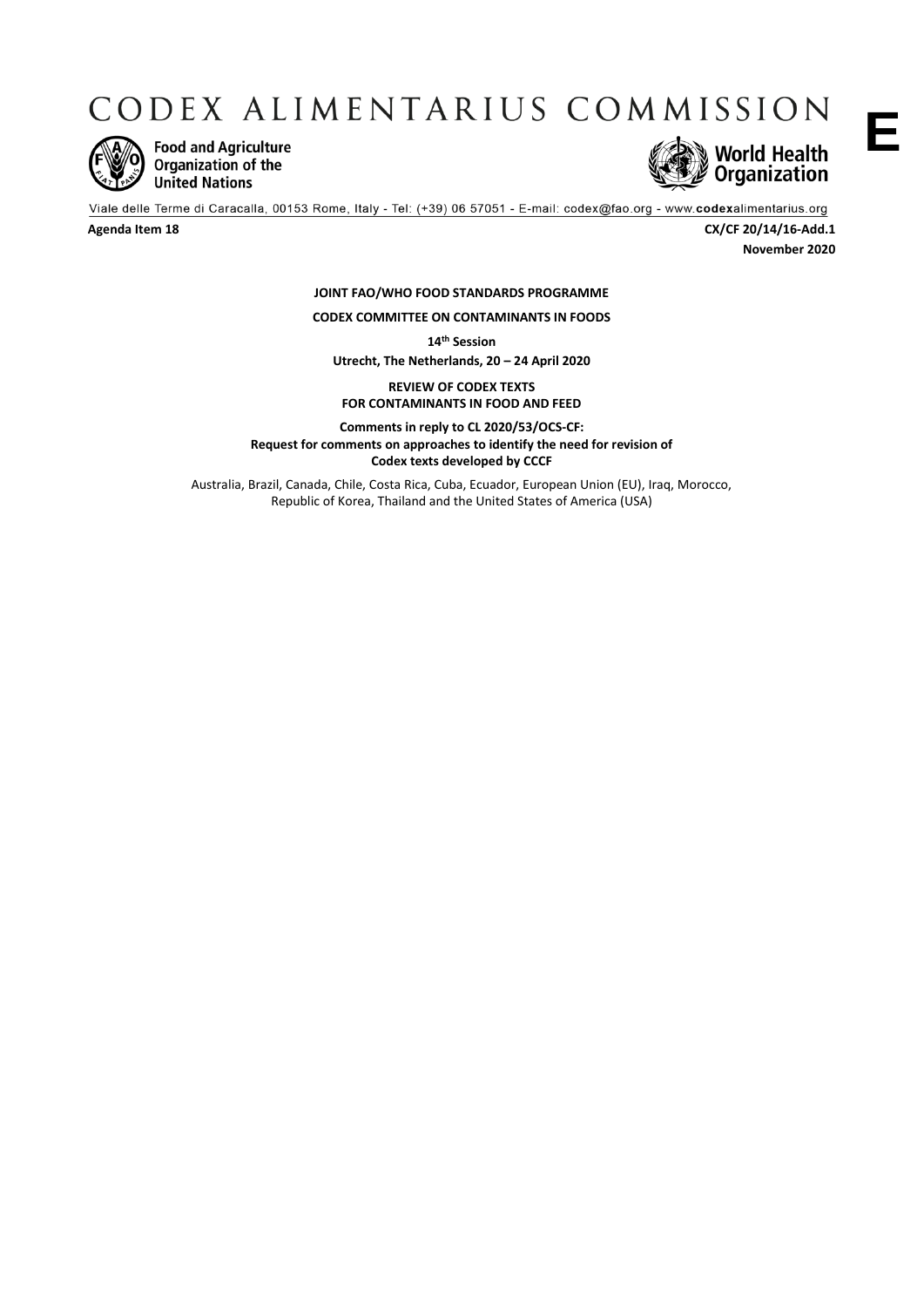## **GENERAL AND SPECIFIC COMMENTS**

| Member /<br>Observer | <b>Comment</b>                                                                                                                                                                                                                                                                                                                                                                                                                                                                                                                                                                                                                |
|----------------------|-------------------------------------------------------------------------------------------------------------------------------------------------------------------------------------------------------------------------------------------------------------------------------------------------------------------------------------------------------------------------------------------------------------------------------------------------------------------------------------------------------------------------------------------------------------------------------------------------------------------------------|
| <b>Australia</b>     | <b>General comments</b>                                                                                                                                                                                                                                                                                                                                                                                                                                                                                                                                                                                                       |
|                      | Australia supports a systematic approach to reviewing Codex standards and related texts, including the establishment of criteria to help support consistent, transparent<br>and strategic decision-making. In addition, the approach should be agile, practical, efficient and driven by an identified need (e.g. potential safety or trade concern).                                                                                                                                                                                                                                                                         |
|                      | <b>Request for Comments</b>                                                                                                                                                                                                                                                                                                                                                                                                                                                                                                                                                                                                   |
|                      | 4a Australia supports Option 2 - Tracking lists because it appears to provide the flexibility of the current needs-based system plus a more organised framework for<br>reviewing Codex standards and related texts.                                                                                                                                                                                                                                                                                                                                                                                                           |
|                      | i. Trialling this option for a period of time (e.g. 3 years) is supported as this will resolve questions around the feasibility of the approach in addition to the<br>ongoing resource requirements to maintain the tracking lists. It is suggested that objective performance metrics are developed to assist the Committee with<br>assessing Option 2 during, and at the end of, the trial period - it may be necessary to extend the trial period or modify the approach depending on the<br>Committee's assessment at specific checkpoints.                                                                               |
|                      | ii. The general approach of the trial is supported on the basis that necessary adjustments will be made during the trial as appropriate.                                                                                                                                                                                                                                                                                                                                                                                                                                                                                      |
|                      | 4b Australia suggests incorporating additional elements into Option 2 including the prioritization of standards using the criteria in paragraphs 27 - 41 of the discussion<br>paper and picking up the ideas described below under 4c.                                                                                                                                                                                                                                                                                                                                                                                        |
|                      | 4c The proposed criteria are appropriate and provide good coverage of the main information useful for identifying Codex standards and related texts for review. We<br>suggest a number of additional points to assist with the use of these criteria by the proposed electronic working group, or in-session working group convened during<br>the CCCF meeting:                                                                                                                                                                                                                                                               |
|                      | the criteria could be prioritised in order of importance and potentially weighted to generate a relative 'score' for each standard or text.                                                                                                                                                                                                                                                                                                                                                                                                                                                                                   |
|                      | there should be an option to consider any other relevant information on a case-by-case basis                                                                                                                                                                                                                                                                                                                                                                                                                                                                                                                                  |
|                      | a decision tree could be developed to assist with the application of the criteria<br>$\sim$                                                                                                                                                                                                                                                                                                                                                                                                                                                                                                                                   |
| <b>Brazil</b>        | Brazil agrees with the proposal presented in CL 2020/53/OCS-CF, that means to adopt option 2 proposed on paragraph 44 of CX-CF 20-14-16 and in line with the<br>recommendation listed on paragraph 48. In this sense, after 3 years of implementing option 2, this approach could be revised. We also highlight that it seems reasonable<br>to review documents by time of publication (15 or 25 years) only if a new toxicological evaluation is needed, if there are data on changes in diet/consumption patterns or<br>calls for new analytical data. In the absence of these information, the review might not be needed. |
| Canada               | a. Canada supports option 2, as described in paragraph 48 of CX/CF 20/14/16, that is, the establishment of tracking lists of Codex standards >15 and >25 years old and<br>those recommended for re-evaluation by CCCF, CAC, or a Member country.                                                                                                                                                                                                                                                                                                                                                                              |
|                      | Canada also supports the continued review of existing Codex standards on a ad hoc basis upon nomination by Member countries and/or CCCF on the basis of new and<br>adequate data and scientific information. This approach avoids the potential challenges associated with requiring the review of standards >25 years old as per option 3,<br>which could be challenging given the typically full agenda of the CCCF as well as place undue burden on member countries.                                                                                                                                                      |
|                      | a.(ii). Canada supports the possible approach for implementing option 2 as outlined in paragraph 49 of CX/CF 20/14/16.                                                                                                                                                                                                                                                                                                                                                                                                                                                                                                        |
|                      | a.(i). Canada supports that option 2 be implemented for 3 years, as proposed in paragraph 48 of CX/CF 20/14/16, after which time its effectiveness could be reviewed<br>and discussed in 2024 by CCCF16 (moved back a year due to the cancellation of CCCF14 in 2020).                                                                                                                                                                                                                                                                                                                                                        |
|                      | b. & c. Canada does not have any alternative options to propose or additional prioritization criteria to those outlined in paragraphs 31-41 of CX/CF 20/14/16 that would<br>trigger the review of Codex standards.                                                                                                                                                                                                                                                                                                                                                                                                            |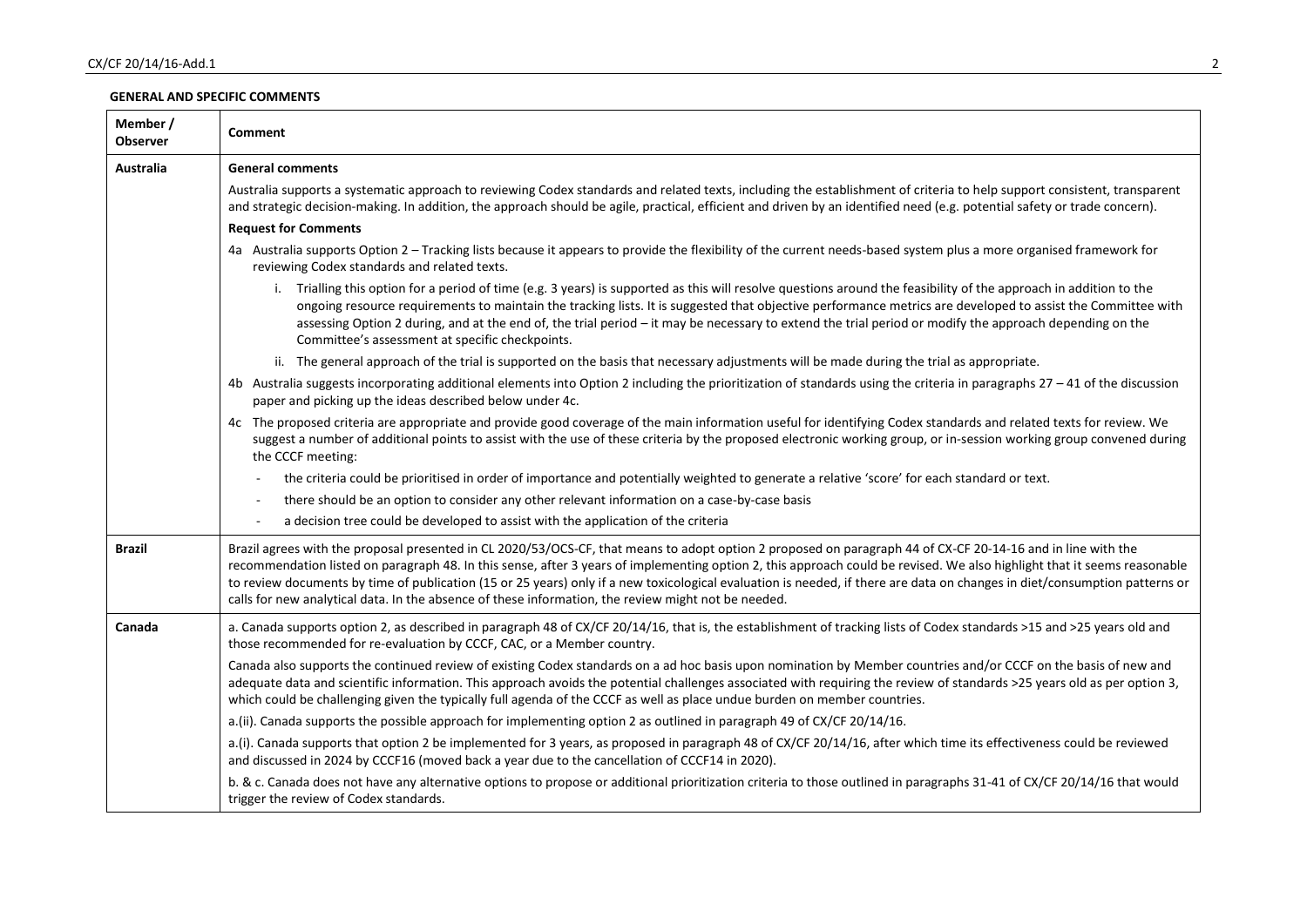| <b>Chile</b>          | Chile has reviewed the recommendations made in this circular letter and its comments are as follows:                                                                                                                                                                                                                                                                                                                                                                                                                                                                                                                                                                                                                                                                                    |
|-----------------------|-----------------------------------------------------------------------------------------------------------------------------------------------------------------------------------------------------------------------------------------------------------------------------------------------------------------------------------------------------------------------------------------------------------------------------------------------------------------------------------------------------------------------------------------------------------------------------------------------------------------------------------------------------------------------------------------------------------------------------------------------------------------------------------------|
|                       | Chile supports the proposal set out in option 2, tracking lists, as described in paragraph 44 of CX/CF 20/14/16 and agrees with the proposed implementation period,<br>in accordance with the recommendation made in paragraph 48 (3 years).                                                                                                                                                                                                                                                                                                                                                                                                                                                                                                                                            |
| Costa Rica            | a) Costa Rica agrees with the selection of option 2, which gives the CCCF, Member States and the CAC sufficient flexibility to act. We believe that paragraph 43 of report<br>CX/CF/20/14/16 of February 2020 reflects our country's opinion.                                                                                                                                                                                                                                                                                                                                                                                                                                                                                                                                           |
|                       | We consider the establishing of potential review periods as stated in option 2 to be paramount, as the regulations of developing countries such as Costa Rica are<br>dependent on Codex standards and these standards must be updated in accordance with the current realities and scientific research.                                                                                                                                                                                                                                                                                                                                                                                                                                                                                 |
|                       | Furthermore, our country considers the period of 3 years for implementation of this option to be acceptable, although it could prove insufficient for a true and fair<br>assessment of the review methodology applied to Codex standards and texts.                                                                                                                                                                                                                                                                                                                                                                                                                                                                                                                                     |
|                       | b) Costa Rica takes the view that the provision of other alternative approaches in addition to those already identified by the EWG can be the subject of ongoing<br>consultation while the CCCF identifies the consensus choice from the 3 options proposed by the EWG, and we therefore have no further alternative approaches to<br>contribute at present.                                                                                                                                                                                                                                                                                                                                                                                                                            |
|                       | Costa Rica considers the listed criteria to be sufficient, and that a priority scale could be developed for their application. However, our country does not currently<br>C)<br>wish to add any additional criteria to those mentioned in paragraphs 31 to 41 of report CX/CF/20/14/16.                                                                                                                                                                                                                                                                                                                                                                                                                                                                                                 |
| Cuba                  | We consider the 3 options proposed by the EWG to be acceptable in principle, particularly option 2 recommended in the text.                                                                                                                                                                                                                                                                                                                                                                                                                                                                                                                                                                                                                                                             |
| Ecuador               | Ecuador wishes to support option 2, tracking lists, i.e. establishing tracking lists of Codex standards > 15 and > 25 years old and of standards recommended for re-<br>evaluation by CCCF, CAC, or a Member State. The review of existing Codex standards would need to continue on an ad-hoc basis.                                                                                                                                                                                                                                                                                                                                                                                                                                                                                   |
|                       | In addition, the establishment of a 15-year rule and 25-year rule, as outlined in the document, would not preclude ad-hoc work to review Codex standards that are<br>deemed to be of high importance from a food chemical safety perspective. These may be required in response to, for example, adulteration, natural disasters, or other<br>unforeseen environmental issues.<br>We stress that we support the implementation of tracking lists for the purpose of re-evaluation, not revocation - all of the foregoing on the ongoing basis of scientific<br>analysis.                                                                                                                                                                                                                |
|                       | It is proposed that this option be implemented for 3 years, after which time its effectiveness could be reviewed and discussed in 2023 by CCCF17, as recommended in the<br>discussion paper.                                                                                                                                                                                                                                                                                                                                                                                                                                                                                                                                                                                            |
| <b>European Union</b> | Mixed Competence<br>European Union Vote                                                                                                                                                                                                                                                                                                                                                                                                                                                                                                                                                                                                                                                                                                                                                 |
|                       | (a) The European Union and its Member States (EUMS) can support the implementation of option 2 whereby tracking lists of Codex standards of more than 15 and<br>more than 25 years old and of standards recommended for re-evaluation by CCCF, CAC or a Member country are established. The review of existing Codex<br>standards would continue on an ad hoc basis, upon nomination by Member countries and/or CCCF on the basis of new and adequate data and scientific information.<br>The EUMS support the implementation on a trial basis of option 2 for a period of 3 years after which time its effectiveness could be reviewed and discussed in CCCF.<br>The EUMS can also fully support the approach for trial implementation as described in paragraph 49 of CX/CF 20/14/16. |
|                       | (b) As the EUMS can fully support option 2, no alternative approaches are proposed.                                                                                                                                                                                                                                                                                                                                                                                                                                                                                                                                                                                                                                                                                                     |
|                       | The EUMS are of the opinion that the criteria to be taken into consideration for the revision of the standards and related texts for contaminants in food and feed as<br>(c)<br>described in §31 to §41 in document CX/CF 20/14/16 are comprehensive.                                                                                                                                                                                                                                                                                                                                                                                                                                                                                                                                   |
| Iraq                  | Agree with paragraph C.                                                                                                                                                                                                                                                                                                                                                                                                                                                                                                                                                                                                                                                                                                                                                                 |
| <b>Morocco</b>        | a- Morocco is in favor of option 3 tracking and prioritization lists.                                                                                                                                                                                                                                                                                                                                                                                                                                                                                                                                                                                                                                                                                                                   |